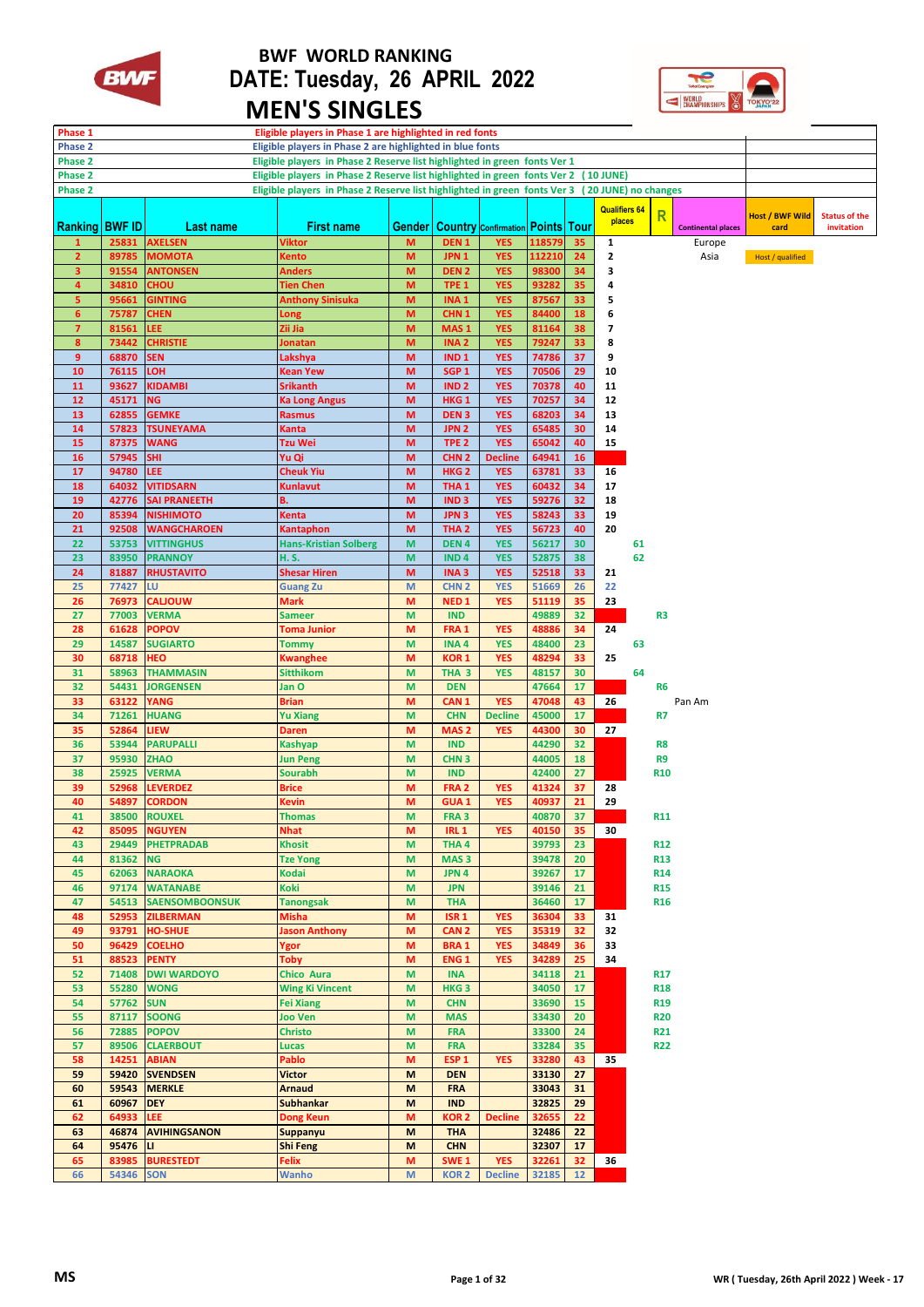| 67         | 92655          | <b>KOLJONEN</b>                 | Kalle                              | M      | FIN <sub>1</sub>           | <b>YES</b>     | 31712          | 34       | 37           |         |
|------------|----------------|---------------------------------|------------------------------------|--------|----------------------------|----------------|----------------|----------|--------------|---------|
|            |                |                                 |                                    |        |                            |                |                |          |              |         |
| 68         | 84815          | <b>WEISSKIRCHEN</b>             | <b>Max</b>                         | M      | GER <sub>1</sub>           | <b>YES</b>     | 31066          | 30       | 38           |         |
| 69         | 92796          | <b>CHEAM</b>                    | <b>June Wei</b>                    | M      | <b>MAS</b>                 |                | 30850          | 26       |              |         |
| 70         | 68317          | <b>GEORGE</b>                   | <b>Kiran</b>                       | M      | <b>IND</b>                 |                | 30587          | 28       |              |         |
| 71         | 55351          | <b>JAYARAM</b>                  | Ajay                               | M      | <b>IND</b>                 |                | 30050          | 24       |              |         |
| 72         | 71221          | <b>PEÑALVER</b>                 | Luís Enrique                       | M      | ESP <sub>2</sub>           | <b>YES</b>     | 29660          | 40       | 39           |         |
| 73         | 93878          | <b>SIRANT</b>                   | <b>Sergey</b>                      | M      | <b>RUS</b>                 |                | 29474          | 29       | lot eligible |         |
| 74         | 62720          | <b>MANJUNATH</b>                | <b>Mithun</b>                      | M      | <b>IND</b>                 |                | 29441          | 25       |              |         |
| 75         | 14107          | <b>NGUYEN</b>                   | Tien Minh                          | M      | <b>VIE 1</b>               | <b>YES</b>     | 28955          | 18       | 40           |         |
|            |                |                                 |                                    |        |                            |                |                |          |              |         |
| 76         | 77143          | <b>SHENG</b>                    | <b>Xiaodong</b>                    | M      | CAN <sub>3</sub>           |                | 28730          | 31       |              |         |
| 77         | 83938          | <b>CHRISTOPHERSEN</b>           | <b>Mads</b>                        | M      | <b>DEN</b>                 |                | 28460          | 26       |              |         |
| 78         | 78890          | <b>DWICAHYO</b>                 | Ade Resky                          | М      | AZE <sub>1</sub>           | <b>YES</b>     | 27036          | 34       | 41           |         |
| 79         | 96461          | <b>MUNOZ</b>                    | Lino                               | M      | MEX <sub>1</sub>           | <b>YES</b>     | 26468          | 27       | 42           |         |
| 80         | 96545          | <b>BRUUN</b>                    | Kim                                | M      | <b>DEN</b>                 |                | 26430          | 29       |              |         |
| 81         | 77042          | <b>WENG</b>                     | <b>Hong Yang</b>                   | M      | <b>CHN</b>                 |                | 25958          | 12       |              |         |
| 82         | 20808          | <b>SCHAEFER</b>                 | Kai                                | M      | GER <sub>2</sub>           | <b>YES</b>     | 25880          | 38       | 43           |         |
|            |                |                                 |                                    |        |                            |                |                | 12       |              |         |
| 83         | 69093          | <b>RAJAWAT</b>                  | Priyanshu                          | M      | <b>IND</b>                 |                | 25260          |          |              |         |
| 84         | 68139          | <b>VERMA</b>                    | Siril                              | M      | <b>IND</b>                 |                | 24650          | 20       |              |         |
| 85         | 99672          | <b>KIM</b>                      | <b>DongHun</b>                     | M      | KOR <sub>2</sub>           |                | 24497          | 13       |              |         |
| 86         | 91665          | <b>LIN</b>                      | Yu Hsien                           | M      | <b>TPE</b>                 |                | 24460          | 13       |              |         |
| 87         | 90657          | <b>RUMBAY</b>                   | Ikhsan Leonardo Imanu              | M      | <b>INA</b>                 |                | 24431          | 14       |              |         |
| 88         | 61819          | <b>B.R.</b>                     | <b>Sankeerth</b>                   | M      | CAN                        |                | 24218          | 42       |              |         |
| 89         | 56274          | <b>WRABER</b>                   | Luka                               | M      | <b>AUT1</b>                | <b>YES</b>     | 24018          | 39       | 44           |         |
| 90         | 89416          | <b>CORVEE</b>                   | Lucas                              | M      | <b>FRA</b>                 |                | 23890          | 18       |              |         |
|            |                |                                 |                                    |        |                            |                |                |          |              |         |
| 91         | 86114          | <b>LIN</b>                      | Chun-Yi                            | M      | <b>TPE</b>                 |                | 23600          | 11       |              |         |
| 92         | 83657          | <b>SEN</b>                      | Chirag                             | M      | <b>IND</b>                 |                | 23020          | 31       |              |         |
| 93         | 82606          | <b>TEH</b>                      | Jia Heng Jason                     | M      | SGP <sub>2</sub>           | <b>YES</b>     | 23006          | 15       | 45           |         |
| 94         | 51682          | <b>MALKOV</b>                   | Vladimir                           | M      | <b>RUS</b>                 |                | 22695          | 27       | ot eligible  |         |
| 95         | 58328          | <b>BOSNIUK</b>                  | <b>DANYLO</b>                      | M      | UKR <sub>1</sub>           | <b>YES</b>     | 22610          | 32       | 46           |         |
| 96         | 90130          | <b>HOLM</b>                     | <b>Ditlev Jaeger</b>               | M      | <b>DEN</b>                 |                | 22590          | 23       |              |         |
| 97         | 62286          |                                 |                                    | M      |                            |                | 22199          | 31       | 47           |         |
|            |                | <b>KWEEKEL</b>                  | loran                              |        | <b>NED 2</b>               | <b>YES</b>     |                |          |              |         |
| 98         | 61423          | <b>LOUDA</b>                    | Jan                                | M      | CZE 1                      | <b>YES</b>     | 21890          | 34       | 48           |         |
| 99         | 64839          | <b>PAUL</b>                     | <b>Georges Julien</b>              | M      | <b>MRI1</b>                | <b>YES</b>     | 21830          | 22       | 49           | Africa  |
| 100        | 64794          | <b>GULSHAN KUMAR</b>            | <b>Kartikey</b>                    | M      | <b>IND</b>                 |                | 21530          | 24       |              |         |
| 101        | 72466          | <b>ELGAMAL</b>                  | <b>Adham Hatem</b>                 | M      | EGY <sub>1</sub>           | <b>YES</b>     | 21479          | 26       | 50           |         |
| 102        | 59322          | LEE                             | Chia Hao                           | M      | <b>TPE</b>                 |                | 21430          | 18       |              |         |
| 103        | 82670          | <b>DHARMAMER</b>                | Kaushal                            | M      | <b>IND</b>                 |                | 21330          | 13       |              |         |
|            |                |                                 |                                    |        |                            |                |                |          |              |         |
|            |                |                                 |                                    |        |                            |                |                |          |              |         |
| 104        | 54484          | <b>HEINO</b>                    | Eetu                               | M      | FIN <sub>2</sub>           | <b>Decline</b> | 21110          | 22       |              |         |
| 105        | 31871          | <b>ZULKARNAIN</b>               | <b>Iskandar</b>                    | M      | <b>MAS</b>                 |                | 21070          | 12       |              |         |
| 106        | 91651          | <b>MAISNAM</b>                  | <b>Meiraba Luwang</b>              | M      | <b>IND</b>                 |                | 21040          | 12       |              |         |
| 107        | 80787          | LAM                             | Timothy                            | M      | USA <sub>1</sub>           | <b>Decline</b> | 20869          | 29       |              |         |
| 108        | 80062          | <b>KOGA</b>                     | <b>Minoru</b>                      | M      | <b>JPN</b>                 |                | 20854          | 15       |              |         |
| 109        | 79662          | <b>OPEYORI</b>                  | Anuoluwapo Juwon                   | M      | NGR <sub>1</sub>           | <b>YES</b>     | 20647          | 21       | 51           |         |
|            |                |                                 |                                    |        |                            |                |                |          |              |         |
| 110        | 51531          | <b>MUST</b>                     | Raul                               | M      | EST <sub>1</sub>           | <b>Decline</b> | 20543          | 22       |              |         |
| 111        | 76185          | <b>SHIMONO</b>                  | <b>Hashiru</b>                     | M      | <b>JPN</b>                 |                | 20540          | 9        |              |         |
| 112        | 58628          | <b>MANOTA</b>                   | <b>Abhinav</b>                     | M      | NZL <sub>1</sub>           | <b>YES</b>     | 20507          | 20       | 52           |         |
| 113        | 79110          | <b>AIDIL</b>                    | Sholeh                             | M      | <b>MAS</b>                 |                | 20477          | 18       |              |         |
| 114        | 70442          | <b>NIKOLOV</b>                  | Daniel                             | M      | <b>BUL1</b>                | <b>YES</b>     | 20390          | 28       | 53           |         |
| 115        |                | 81643 CHITTABOINA               | <b>Rahul Yadav</b>                 | M      | <b>IND</b>                 |                | 20070          | 21       |              |         |
| 116        | 74987          | <b>MONTOYA NAVARRO</b>          | Luis Armando                       | M      | MEX <sub>2</sub>           | <b>YES</b>     | 20004          | 19       | 54           |         |
| 117        | 25625          | <b>MOREELS</b>                  | <b>Maxime</b>                      | M      | BEL <sub>1</sub>           |                |                | 40       |              |         |
|            |                |                                 |                                    |        |                            | <b>Decline</b> | 19826          |          |              |         |
| 118        | 91254          | <b>LU</b>                       | Chia Hung                          | M      | <b>TPE</b>                 |                | 19760          | 14       |              |         |
| 119        | 70730          | <b>ONODERA</b>                  | Yusuke                             | M      | <b>JPN</b>                 |                | 19740          | 8        |              |         |
| 120        | 93101          | <b>CASTILLO</b>                 | Job                                | M      | <b>MEX</b>                 |                | 19674          | 18       |              | Oceania |
| 121        | 20301          | <b>POCHTAROV</b>                | <b>Artem</b>                       | M      | <b>UKR 2</b>               | <b>Decline</b> | 19625          | 22       |              |         |
| 122        | 84838          | <b>LEONG</b>                    | Jun Hao                            | M      | <b>MAS</b>                 |                | 19295          | 17       |              |         |
| 123        | 14004          | <b>KARUNARATNE</b>              | <b>Niluka</b>                      | M      | <b>SRI 1</b>               | <b>YES</b>     | 19240          | 20       | 55           |         |
| 124        | 52364          | <b>GUERRERO</b>                 | Osleni                             | M      | CUB <sub>1</sub>           | <b>Decline</b> | 19150          | 12       |              |         |
|            |                |                                 |                                    |        |                            |                |                |          |              |         |
| 125        | 74154          | <b>MUSTOFA</b>                  | <b>Ihsan Maulana</b>               | M      | <b>INA</b>                 |                | 18998          | 12       |              |         |
| 126        | 91280          | <b>SAKAI</b>                    | <b>Kazumasa</b>                    | M      | <b>JPN</b>                 |                | 18960          | 10       |              |         |
| 127        | 76106          | <b>SOO</b>                      | <b>Teck Zhi</b>                    | M      | <b>MAS</b>                 |                | 18940          | 16       |              |         |
| 128        | 53381          | <b>ROGALSKI</b>                 | <b>Michal</b>                      | M      | POL <sub>1</sub>           | <b>YES</b>     | 18931          | 27       | 56           |         |
| 129        | 70399          | <b>CARRAGGI</b>                 | Julien                             | M      | BEL <sub>1</sub>           | <b>YES</b>     | 18890          | 35       | 57           |         |
| 130        | 95952          | <b>YEOH</b>                     | Seng Zoe                           | M      | <b>MAS</b>                 |                | 18670          | 18       |              |         |
| 131        | 66694          | <b>LALE</b>                     | <b>Emre</b>                        | M      | <b>TUR1</b>                | <b>Decline</b> | 18414          | 29       |              |         |
|            |                |                                 |                                    |        |                            |                |                |          |              |         |
| 132        | 46776          | <b>SHU</b>                      | <b>Howard</b>                      | M      | USA <sub>1</sub>           | <b>YES</b>     | 18348          | 30       | 58           |         |
| 133        | 74076          | <b>OBAYASHI</b>                 | <b>Takuma</b>                      | M      | <b>JPN</b>                 |                | 18260          | 13       |              |         |
| 134        | 91204          | <b>REN</b>                      | Peng Bo                            | M      | <b>CHN</b>                 |                | 17970          | 11       |              |         |
| 135        | 64179          | <b>IGARASHI</b>                 | Yu                                 | M      | <b>JPN</b>                 |                | 17820          | 10       |              |         |
| 136        | 63846          | <b>MEDEL</b>                    | <b>Youcef Sabri</b>                | M      | ALG <sub>1</sub>           | <b>YES</b>     | 17712          | 19       | 59           |         |
| 137        | 57924 CHAN     |                                 | <b>Yin Chak</b>                    | M      | <b>HKG</b>                 |                | 17323          | 15       |              |         |
| 138        | 97030          | <b>JOHANNESEN</b>               | <b>Magnus</b>                      | M      | <b>DEN</b>                 |                | 17140          | 27       |              |         |
|            |                |                                 |                                    |        |                            |                |                |          |              |         |
| 139<br>140 | 83597<br>77315 | <b>ATILANO</b><br><b>NAMKUL</b> | <b>Bernardo</b><br><b>Adulrach</b> | M<br>M | <b>POR 1</b><br><b>THA</b> | <b>YES</b>     | 17124<br>17026 | 35<br>14 | 60           |         |